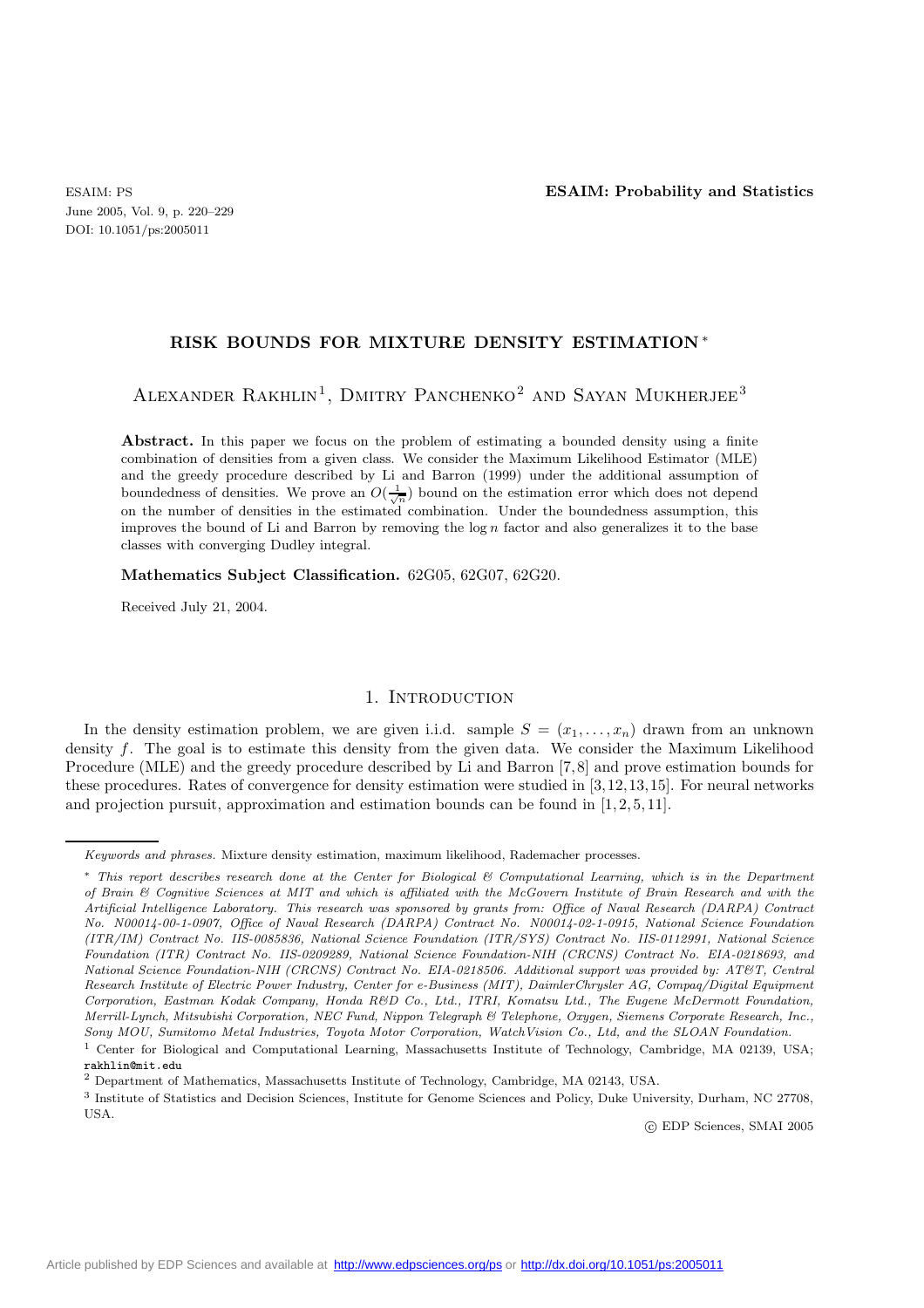Let  $(\mathcal{X}, \mathcal{F})$  be a measurable space and let  $\lambda$  be a  $\sigma$ -finite measure on  $\mathcal{F}$ . Whenever we mention below that a probability measure on  $\mathcal F$  has a density we will understand that it has a Radon-Nikodym derivative with respect to  $\lambda$ .

To evaluate the accuracy of the density estimate we need a notion of distance. Kullback-Leibler (KL) divergence and Hellinger distance are the most commonly used. In this paper we will work with the KL-divergence, defined for two distributions  $f$  and  $g$  as

$$
D(f||g) = \int f(x) \log \frac{f(x)}{g(x)} d\lambda(x) = \mathbb{E}_x \log \frac{f(x)}{g(x)}.
$$

Here  $x$  has distribution with density  $f$ .

Consider a parametric family of probability density functions  $\mathcal{H} = \{\phi_{\theta}(x) : \theta \in \Theta \subset \mathbb{R}^d\}$  over X. The class of k-component mixtures  $f_k$  is defined as

$$
\mathcal{C}_k = \text{conv}_k(\mathcal{H}) = \left\{ f : f(x) = \sum_{i=1}^k \lambda_i \phi_{\theta_i}(x), \sum_{i=1}^k \lambda_i = 1, \lambda_i \ge 0, \theta_i \in \Theta \right\}.
$$

Let us define the class of continuous convex combinations

$$
C = \text{conv}(\mathcal{H}) = \left\{ f : f(x) = \int_{\Theta} \phi_{\theta}(x) P(\mathrm{d}\theta), \ P \text{ is a probability measure on } \Theta \right\}.
$$

The approximation bound of Li and Barron [7,8] states that for any f, there exists an  $f_k \in \mathcal{C}_k$ , such that

$$
D(f||f_k) \le D(f||\mathcal{C}) + \frac{c_{f,P}^2 \gamma}{k},\tag{1}
$$

where  $c_{f,P}$  and  $\gamma$  are constants and  $D(f||\mathcal{C}) = \inf_{g \in \mathcal{C}} D(f||g)$ . Furthermore,  $\gamma$  is an upper bound on the log-ratio of any two functions  $\phi_{\theta}(x), \phi_{\theta}(x)$  for all  $\theta, \theta', x$  and therefore

$$
\sup_{\theta,\theta',x} \log \frac{\phi_{\theta}(x)}{\phi_{\theta'}(x)} < \infty \tag{2}
$$

is a condition on the class  $H$ .

Li and Barron prove that k-mixture approximations satisfying (1) can be constructed by the following greedy procedure: Initialize  $f_1 = \phi_\theta$  to minimize  $D(f||f_1)$  and at step k construct  $f_k$  from  $f_{k-1}$  by finding  $\alpha$  and  $\theta$ such that

$$
D(f||f_k) \le \min_{\alpha,\theta} D(f||(1-\alpha)f_{k-1}(x) + \alpha\phi_\theta(x)).
$$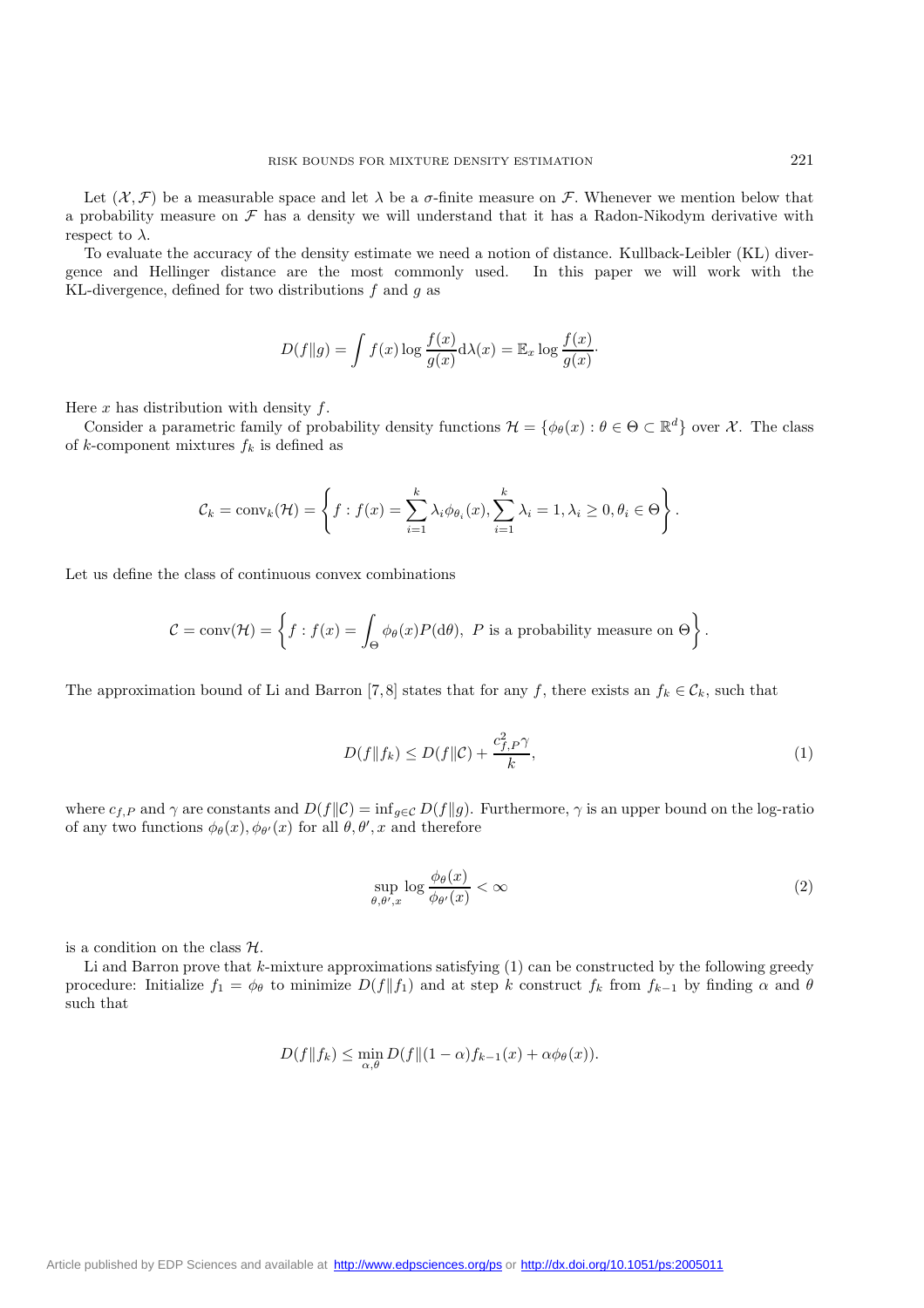Furthermore, a connection between KL-divergence and Maximum Likelihood suggests the following method to compute the *estimate*  $\hat{f}_k$  *from the data* by greedily choosing  $\phi_\theta$  at step k so that

$$
\sum_{i=1}^{n} \log \hat{f}_k(x_i) \ge \max_{\alpha,\theta} \sum_{i=1}^{n} \log[(1-\alpha)\hat{f}_{k-1}(x_i) + \alpha\phi_\theta(x_i)].\tag{3}
$$

Li and Barron proved the following theorem:

**Theorem 1.1.** Let  $\hat{f}_k(x)$  be either the maximizer of the likelihood over k-component mixtures or more generally *any sequence of density estimates satisfying (*3*). Assume additionally that* Θ *is a* d*-dimensional cube with sidelength* A*, and that*

$$
\sup_{x \in \mathcal{X}} |\log \phi_{\theta}(x) - \log \phi_{\theta'}(x)| \leq B \sum_{j}^{d} |\theta_j - \theta'_j| \tag{4}
$$

 $for any  $\theta, \theta' \in \Theta$ . Then$ 

$$
\mathbb{E}\left[D(f\|\hat{f}_k)\right] - D(f\|\mathcal{C}) \le \frac{c_1}{k} + \frac{c_2 k}{n} \log(n c_3),\tag{5}
$$

*where*  $c_1, c_2, c_3$  *are constants (dependent on*  $A, B, d$ ).

The above bound combines the *approximation* and *estimation* results. Note that the first term decreases with the number of components  $k$ , while the second term increases. The rate of convergence for the optimal  $k$ is therefore  $O(\sqrt{\frac{\log n}{n}})$ .

#### 2. Main results

We assume that f and the densities in  $H$  are bounded above and below by some constants a and b, respectively. This boundedness naturally extends to the convex combinations as well. We prove the following results:

**Theorem 2.1.** For any target density f such that  $a \leq f(x) \leq b$  for all  $x \in \mathcal{X}$  and  $\hat{f}_k(x)$  being either the *maximizer of the likelihood over* k*-component mixtures or more generally any sequence of density estimates satisfying (*3*),*

$$
\mathbb{E}\left[D(f\|\hat{f}_k)\right] - D(f\|\mathcal{C}) \leq \frac{c_1}{k} + \mathbb{E}\left[\frac{c_2}{\sqrt{n}} \int_0^b \log^{1/2} \mathcal{D}(\mathcal{H}, \epsilon, d_n) d\epsilon\right],
$$

*where*  $c_1, c_2$  are constants (dependent on a,b) and  $\mathcal{D}(\mathcal{H}, \epsilon, d_n)$  is the  $\epsilon$ -covering number of H with respect to *empirical distance*  $d_n$   $(d_n^2(\phi_1, \phi_2) = \frac{1}{n} \sum_{i=1}^n (\phi_1(x_i) - \phi_2(x_i))^2)$ .

**Corollary 2.2.** *Under the conditions of Theorem* 1.1 (*i.e.* H *satisfying condition (*4*) and* Θ *being a cube with side-length* A) *and assuming boundedness of the densities, the bound of Theorem* 2.1 *becomes*

$$
\mathbb{E}\left[D(f\|\hat{f}_k)\right] - D(f\|\mathcal{C}) \le \frac{c_1}{k} + \frac{c_2}{\sqrt{n}},
$$

*where*  $c_1$  *and*  $c_2$  *are constants (dependent on*  $a, b, A, B, d$ ).

**Corollary 2.3.** *The bound of Corollary* 2.2 *holds for the class of (truncated) Gaussian densities*  $H = \{f_{\mu,\sigma} :$  $f_{\mu,\sigma}(x) = \frac{1}{Z_{\mu,\sigma}} \frac{1}{\sigma \sqrt{x}}$  $\frac{1}{\sigma\sqrt{2\pi}}\exp\left(-\frac{(x-\mu)^2}{2\sigma^2}\right), |\mu|\leq M, \sigma_{min}\leq \sigma \leq \sigma_{max}\}$  *over a compact domain*  $\mathcal{X}$  ( $Z_{\mu,\sigma}$  *is needed for normalization*)*.*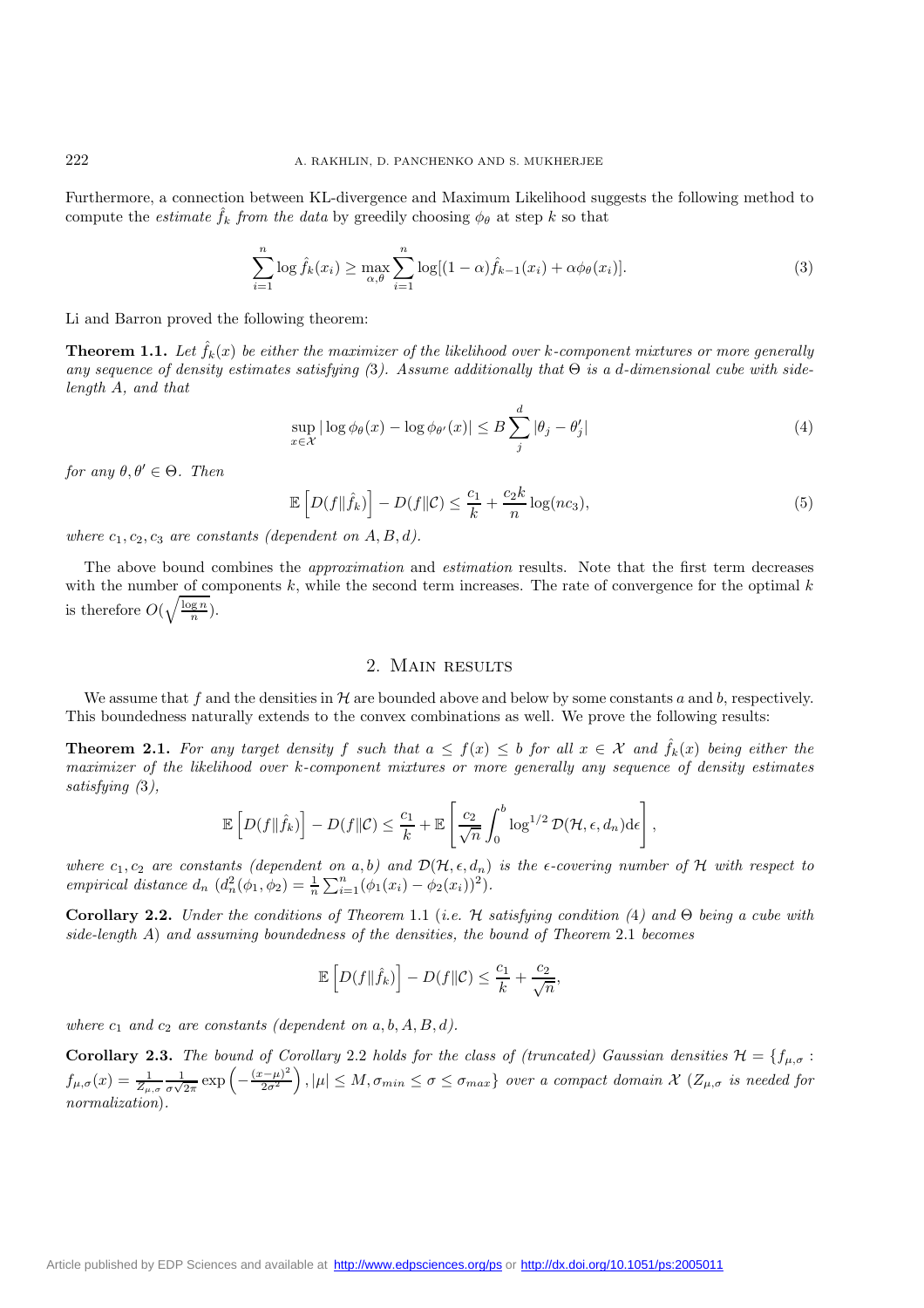**Remark 2.4.** Theorem 2.1 hides the dependence of constants  $c_1$ ,  $c_2$  on a and b for the sake of easy comparison to Theorem 1.1. We now state the result with explicit dependence on  $a$  and  $b$ :

$$
D(f||\hat{f}_k) - D(f||\mathcal{C}) \le \frac{1}{k} \frac{8b^2}{a^2} \left(2 + \log \frac{b}{a}\right) + \frac{1}{\sqrt{n}} \left(\frac{b}{a^2} \mathbb{E}\left[c_1 \int_0^b \log^{1/2} \mathcal{D}(\mathcal{H}, \epsilon, d_n) d\epsilon\right] + \frac{8b}{a}\right) + \sqrt{\frac{t}{n}} \left(4\sqrt{2} \log \frac{b}{a}\right)
$$

with probability at least  $1 - e^{-t}$ , or, by integrating,

$$
\mathbb{E}\left[D(f\|\hat{f}_k)\right] - D(f\|\mathcal{C}) \le \frac{1}{k} \frac{8b^2}{a^2} \left(2 + \log \frac{b}{a}\right) + \frac{1}{\sqrt{n}} \left(\frac{b}{a^2} \mathbb{E}\left[c_1 \int_0^b \log^{1/2} \mathcal{D}(\mathcal{H}, \epsilon, d_n) d\epsilon\right] + \frac{8b}{a} + 4\sqrt{2} \log \frac{b}{a}\right),
$$

where  $c_1$  is an absolute constant.

**Remark 2.5.** Upper and lower bounds a and b are determined by the class  $H$  and by the target density f. Assume there exists a sequence of truncations  $\{f_i\}$  of f, such that  $a_i \leq f_i(x) \leq b_i$  for all  $x \in \mathcal{X}$ , and  $\{a_i\}$  is decreasing and  $\{b_i\}$  increasing. Further assume that each class  $\mathcal{H}_i$  contains functions bounded by  $a_i$  and  $b_i$ . As the number of samples n grows, one can choose more and more complex models  $\mathcal{H}_i$ . If  $a_i$  is a decreasing function of n and  $b_i$  is an increasing function of n, Remark 2.4 provides the rate for learning  $f_i$ , the truncated version of f. This could be applied, for instance, to a sequence of classes  $\mathcal{H}_i$  of Gaussian densities over increasing domain and increasing range of variances.

### 3. Discussion of the results

The result of Theorem 2.1 is twofold. The first implication concerns dependence of the bound on  $k$ , the number of components. Our results show that there is an estimation bound of the order  $O(\frac{1}{\sqrt{n}})$  that does not depend on k. Therefore, the number of components is not a trade-off that has to be made with the approximation part (which decreases with k). The bound also suggests that the number of components k should be chosen to part (wind).<br>be  $O(\sqrt{n})$ .

The second implication concerns the rate of convergence in terms of  $n$ , the number of samples. The rate of The second implication concerns the rate of convergence in terms of *n*, the number of samples. The rate of convergence (in the sense of KL-divergence) of the estimated mixture to the true density is of the order  $O(1/\sqrt{n})$ As Corollary 2.2 shows, for the specific class  $H$  considered by Li and Barron, the Dudley integral converges and does not depend on n. We therefore improve the results of Li and Barron by removing the  $\log n$  factor. Furthermore, the result of this paper holds for general base classes  $H$  with a converging entropy integral, extending the result of Li and Barron. Note that the bound of Theorem 2.1 is in terms of the metric entropy of  $H$ , as opposed to the metric entropy of C. This is a strong result because the convex class C can be very large [10] even for small  $H$ .

Rates of convergence for the MLE in mixture models were studied by Sara van de Geer [12]. As the author notes, the optimality of the rates depends primarily on the optimality of the entropy calculations. Unfortunately, in the results of [12], the entropy of the convex class appears in the bounds, which is undesirable. An advantage of the approach of [12] is the use of Hellinger distance to avoid problems near zero. Li and Barron address this problem by requiring (2), which is boundedness of the log of the ratio of two densities. Birg´e and Massart ([3], p. 122) cite a counterexample of Bahadur (1958) which shows that *even with a compact parameter space, M.L.E. can diverge when likelihood ratios are unbounded.* Unfortunately, boundedness of the ratios of densities is not enough for the proofs of this paper. We assume boundedness of the densities themselves. This is critical in one step of the proof, when the contraction principle is used (for the second time). Although the boundedness condition seems as a somewhat strict requirement, note that a class of densities that satisfies (2), but not boundedness of the densities, has to contain functions which *all* go to zero (or infinity) in exactly the same manner. Also note that on a non-compact domain IR even a simple class of Gaussian densities does not satisfy (2). Indeed, the log-ratio of the tails of two Gaussians with the same variance but different means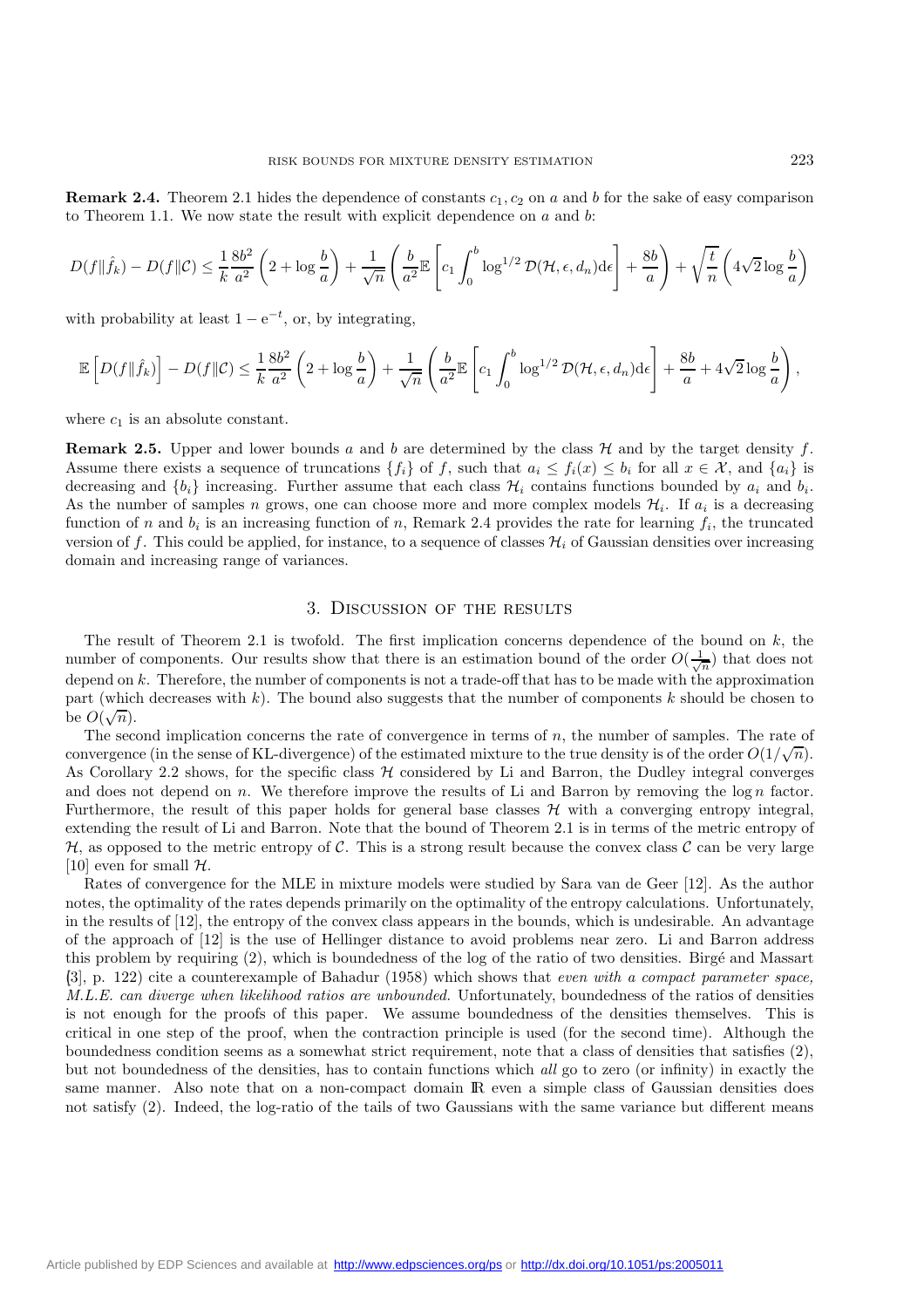becomes infinite. If one considers a compact domain  $\mathcal{X}$ , the boundedness of densities assumption does not seem very restrictive.

The proof technique of this paper seems to be a powerful general method for bounding uniform deviations of empirical and expected quantities. The main ingredients of the proof are the Comparison inequality for Rademacher processes and the fact that Rademacher averages (as defined in Lem. A.2) of the convex hull are equivalent to those of the base class.

### 4. Proofs

Assume

$$
0 < a \le \phi_{\theta}(x) \le b \quad \forall x \in \mathcal{X}, \ \forall \phi_{\theta} \in \mathcal{H}.
$$

Constants which depend only on a and b will be denoted by c with various subscripts. The values of the constants might change from line to line.

**Theorem 4.1.** For any fixed density f such that  $0 < a \leq f(x) \leq b \ \forall x \in \mathcal{X}$  and  $S = (x_1, \ldots, x_n)$  drawn i.i.d. *from* f, with probability at least  $1 - e^{-t}$ ,

$$
\sup_{h \in \mathcal{C}} \left| \frac{1}{n} \sum_{i=1}^n \log \frac{h(x_i)}{f(x_i)} - \mathbb{E} \log \frac{h}{f} \right| \leq \mathbb{E} \left[ \frac{c_1}{\sqrt{n}} \int_0^b \log^{1/2} \mathcal{D}(\mathcal{H}, \epsilon, d_n) d\epsilon \right] + c_2 \sqrt{\frac{t}{n}},
$$

where  $c_1$  and  $c_2$  are constants that depend on a and b.

*Proof.* First, we apply Lemma A.3 to the random variable  $Z(x_1, \ldots, x_n) = \sup_{h \in \mathcal{C}} \left| \frac{1}{n} \sum_{i=1}^n \log \frac{h(x_i)}{f(x_i)} - \mathbb{E} \log \frac{h}{f} \right|$ . Let  $t_i = \log \frac{h(x_i)}{f(x_i)}$  and  $t'_i = \log \frac{h(x'_i)}{f(x'_i)}$ . The bound on the martingale difference follows:

$$
|Z(x_1, \ldots, x_i', \ldots, x_n) - Z(x_1, \ldots, x_i, \ldots, x_n)| = \left| \sup_{h \in \mathcal{F}} \left| \mathbb{E} \log \frac{h}{f} - \frac{1}{n} (t_1 + \ldots + t_i + \ldots + t_n) \right| - \sup_{h \in \mathcal{F}} \left| \mathbb{E} \log \frac{h}{f} - \frac{1}{n} (t_1 + \ldots + t_i' + \ldots + t_n) \right| \right|
$$
  

$$
\leq \sup_{h \in \mathcal{F}} \frac{1}{n} \left| \log \frac{h(x_i')}{f(x_i')} - \log \frac{h(x_i)}{f(x_i)} \right| \leq \frac{1}{n} \left( \log \frac{b}{a} - \log \frac{a}{b} \right)
$$
  

$$
= \frac{1}{n} 2 \log \frac{b}{a} = c_i.
$$

The above chain of inequalities holds because of triangle inequality and properties of sup. Applying McDiarmid's inequality (see Lem. A.3),

$$
\mathbb{P}\left(Z - \mathbb{E}Z > u\right) \le \exp\left(-\frac{u^2}{2\sum c_i^2}\right) = \exp\left(-\frac{nu^2}{\left(2\sqrt{2}\log\frac{b}{a}\right)^2}\right).
$$

Therefore,

$$
\sup_{h \in \mathcal{C}} \left| \frac{1}{n} \sum_{i=1}^n \log \frac{h(x_i)}{f(x_i)} - \mathbb{E} \log \frac{h}{f} \right| \le \mathbb{E} \sup_{h \in \mathcal{C}} \left| \frac{1}{n} \sum_{i=1}^n \log \frac{h(x_i)}{f(x_i)} - \mathbb{E} \log \frac{h}{f} \right| + 2\sqrt{2} \log \frac{b}{a} \sqrt{\frac{t}{n}}
$$

with probability at least  $1 - e^{-t}$  and by Lemma A.2,

$$
\mathbb{E}\sup_{h\in\mathcal{C}}\left|\frac{1}{n}\sum_{i=1}^n\log\frac{h(x_i)}{f(x_i)}-\mathbb{E}\log\frac{h}{f}\right|\leq 2\mathbb{E}\sup_{h\in\mathcal{C}}\left|\frac{1}{n}\sum_{i=1}^n\epsilon_i\log\frac{h(x_i)}{f(x_i)}\right|.
$$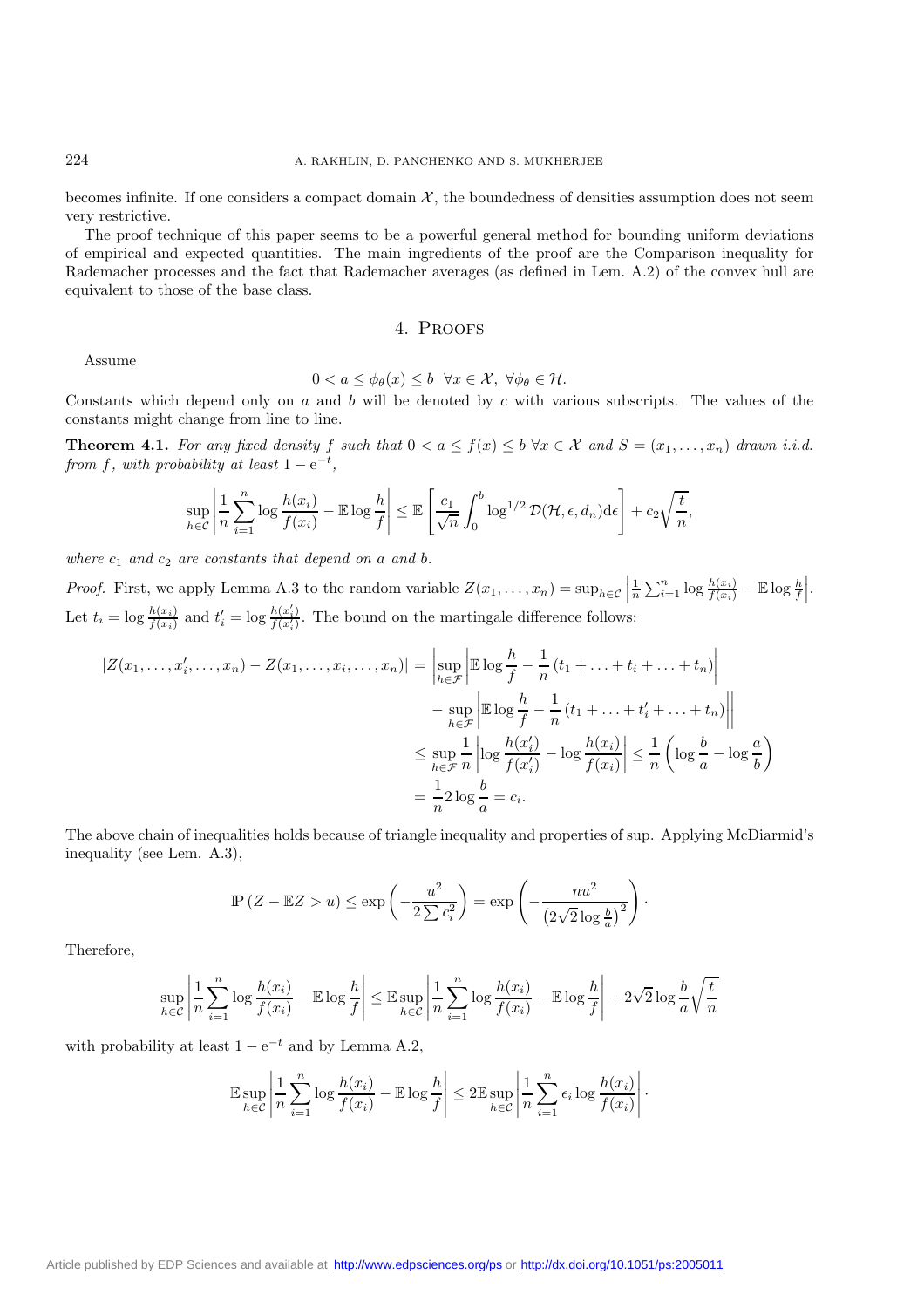Combining,

$$
\sup_{h \in \mathcal{C}} \left| \frac{1}{n} \sum_{i=1}^n \log \frac{h(x_i)}{f(x_i)} - \mathbb{E} \log \frac{h}{f} \right| \le 2 \mathbb{E} \sup_{h \in \mathcal{C}} \left| \frac{1}{n} \sum_{i=1}^n \epsilon_i \log \frac{h(x_i)}{f(x_i)} \right| + 2\sqrt{2} \log \frac{b}{a} \sqrt{\frac{t}{n}}
$$

with probability at least  $1 - e^{-t}$ .

Therefore, instead of bounding the difference between the "empirical" and the "expectation", it is enough to bound the above expectation of the Rademacher average. This is a simpler task, but first we have to deal with the log and the fraction (over  $f$ ) in the Rademacher sum. To eliminate these difficulties, we apply Lemma A.1 twice. Once we reduce our problem to bounding the Rademacher sum of the basis functions  $\sup_{\phi \in \mathcal{H}} \left| \frac{1}{n} \sum_{i=1}^n \epsilon_i \phi(x_i) \right|$ we will be able to use the entropy of the class  $\mathcal{H}.$ 

Let  $p_i = \frac{h(x_i)}{f(x_i)} - 1$  and note that  $\frac{a}{b} - 1 \le p_i \le \frac{b}{a} - 1$ . Consider  $\phi(p) = \log(1+p)$ . The largest derivative of  $\log(1+p)$  on the interval  $p \in \left[\frac{a}{b}-1, \frac{b}{a}-1\right]$  is at  $p = a/b-1$  and is equal to  $b/a$ . So,  $\frac{a}{b} \log(p+1)$  is 1-Lipschitz. Also,  $\phi(0) = 0$ . By Lemma A.1 applied to  $\phi(p)$ ,

$$
2\mathbb{E} \sup_{h \in \mathcal{C}} \left| \frac{1}{n} \sum_{i=1}^{n} \epsilon_{i} \log \frac{h(x_{i})}{f(x_{i})} \right| = 2\mathbb{E} \sup_{h \in \mathcal{C}} \left| \frac{1}{n} \sum_{1}^{n} \epsilon_{i} \phi(p_{i}) \right|
$$
  
\n
$$
\leq 4 \frac{b}{a} \mathbb{E} \sup_{h \in \mathcal{C}} \left| \frac{1}{n} \sum_{i=1}^{n} \epsilon_{i} \frac{h(x_{i})}{f(x_{i})} - \frac{1}{n} \sum_{1}^{n} \epsilon_{i} \right|
$$
  
\n
$$
\leq 4 \frac{b}{a} \mathbb{E} \sup_{h \in \mathcal{C}} \left| \frac{1}{n} \sum_{i=1}^{n} \epsilon_{i} \frac{h(x_{i})}{f(x_{i})} \right| + 4 \frac{b}{a} \mathbb{E}_{\epsilon} \left| \frac{1}{n} \sum_{i=1}^{n} \epsilon_{i} \right|
$$
  
\n
$$
\leq 4 \frac{b}{a} \mathbb{E} \sup_{h \in \mathcal{C}} \left| \frac{1}{n} \sum_{i=1}^{n} \epsilon_{i} \frac{h(x_{i})}{f(x_{i})} \right| + 4 \frac{b}{a} \frac{1}{\sqrt{n}}.
$$

The last inequality holds because

$$
\mathbb{E}_{\epsilon}\left|\frac{1}{n}\sum_{i=1}^n \epsilon_i\right| \le \left(\mathbb{E}_{\epsilon}\left(\frac{1}{n}\sum_{i=1}^n \epsilon_i\right)^2\right)^{1/2} = \frac{1}{\sqrt{n}}.
$$

Let  $h_i = h(x_i)$ ,  $f_i = f(x_i)$ . We apply Lemma A.1 again with the contraction  $\phi_i(h_i) = a \frac{h_i}{f_i}$ . Note that  $|\phi_i(h_i) - \phi_i(g_i)| = \frac{a}{|f_i|} |h_i - g_i| \leq |h_i - g_i|$ . Therefore,

$$
4\frac{b}{a}\mathbb{E}\sup_{h\in\mathcal{C}}\left|\frac{1}{n}\sum_{i=1}^n\epsilon_i\frac{h(x_i)}{f(x_i)}\right|\leq 8\frac{b}{a^2}\mathbb{E}\sup_{h\in\mathcal{C}}\left|\frac{1}{n}\sum_{i=1}^n\epsilon_ih(x_i)\right|.
$$

Combining the inequalities, with probability at least  $1 - e^{-t}$ 

$$
\sup_{h \in \mathcal{C}} \left| \frac{1}{n} \sum_{i=1}^n \log \frac{h(x_i)}{f(x_i)} - \mathbb{E} \log \frac{h}{f} \right| \le \frac{8b}{a^2} \mathbb{E} \sup_{h \in \mathcal{C}} \left| \frac{1}{n} \sum_{i=1}^n \epsilon_i h(x_i) \right| + \sqrt{8} \log \frac{b}{a} \sqrt{\frac{t}{n}} + \frac{4b}{a} \frac{1}{\sqrt{n}}.
$$

The power of using Rademacher averages to estimate complexity comes from the fact that the Rademacher averages of a class are equal to those of the convex hull. Indeed, consider  $\sup_{h \in \mathcal{C}} \left| \frac{1}{n} \sum_{i=1}^n \epsilon_i h(x_i) \right|$  with  $h(x) =$  $\int_{\theta} \phi_{\theta}(x) P(d\theta)$ . Since a linear functional of convex combinations achieves its maximum value at the vertices, the above supremum is equal to  $\sup_{\theta} \left| \frac{1}{n} \sum_{i=1}^{n} \epsilon_i \phi_{\theta}(x_i) \right|$ , the corresponding supremum on the basis functions  $\phi$ . Therefore,  $\mathbb{E}_{\epsilon} \sup_{h \in \mathcal{C}} \left| \frac{1}{n} \sum_{i=1}^{n} \epsilon_i h(x_i) \right| = \mathbb{E}_{\epsilon} \sup_{\theta \in \Theta} \left| \frac{1}{n} \sum_{i=1}^{n} \epsilon_i \phi_{\theta}(x_i) \right|$ .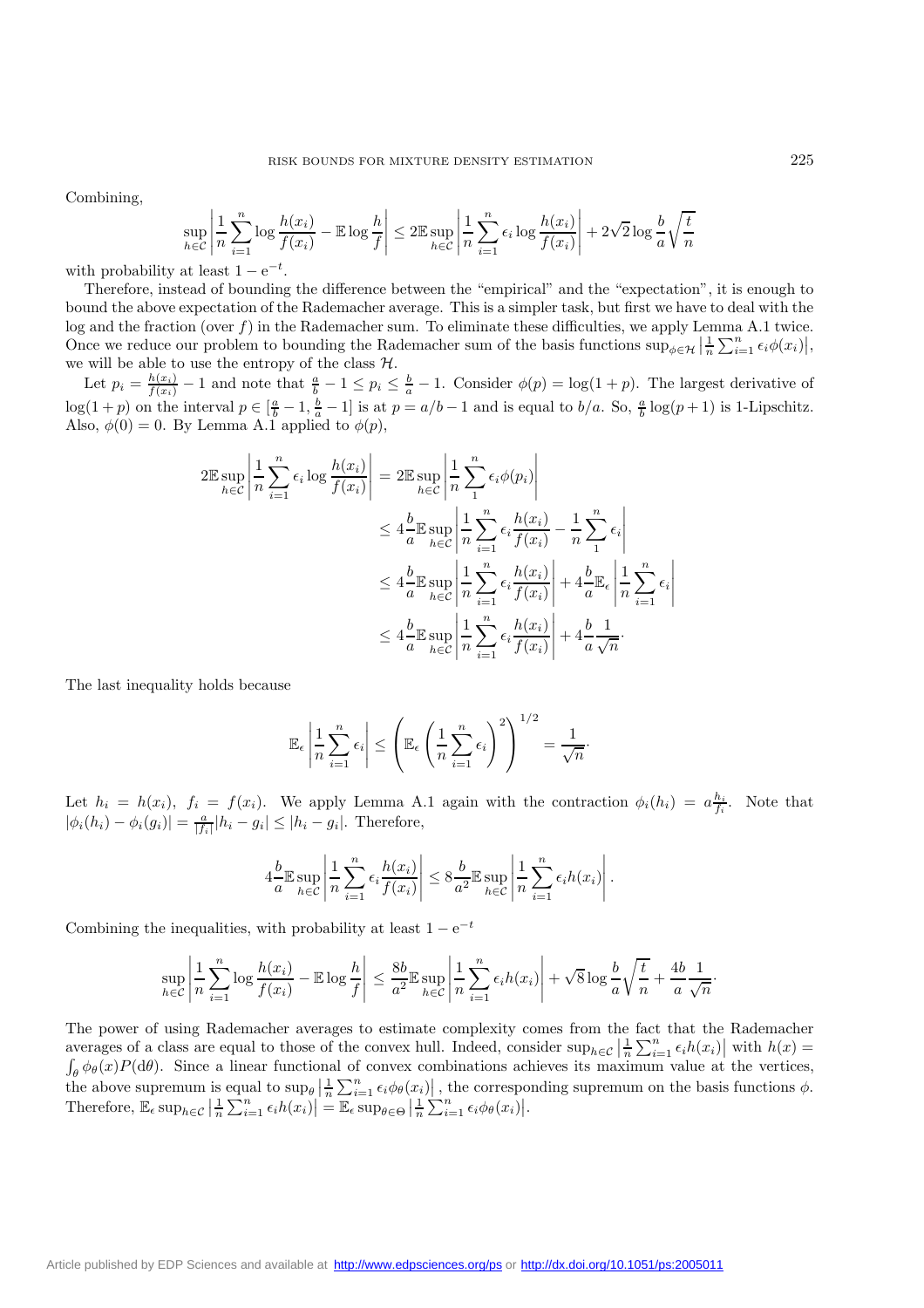Next, we use the following classical result (see [14]),

$$
\mathbb{E}_{\epsilon} \sup_{\phi \in \mathcal{H}} \left| \frac{1}{n} \sum_{i=1}^{n} \epsilon_{i} \phi(x_{i}) \right| \leq \frac{c_{1}}{\sqrt{n}} \int_{0}^{b} \log^{1/2} \mathcal{D}(\mathcal{H}, \epsilon, d_{n}) d\epsilon,
$$

where  $d_n$  is the empirical distance with respect to the set  $S$ .

Combining the results together, the following holds with probability at least  $1 - e^{-t}$ .

$$
\sup_{h \in \mathcal{C}} \left| \frac{1}{n} \sum_{i=1}^n \log \frac{h(x_i)}{f(x_i)} - \mathbb{E} \log \frac{h}{f} \right| \le \left[ \frac{c_1}{\sqrt{n}} \int_0^b \log^{1/2} \mathcal{D}(\mathcal{H}, \epsilon, d_n) d\epsilon \right] + c_2 \sqrt{\frac{t}{n}}.
$$

**Remark 4.2.** If H is a VC-subgraph with VC dimension V, the Dudley integral above is bounded by  $c\sqrt{ }$ V and **Nether A 4.2.** If  $\ell$  is a vC-subgraph with vC dimension v, the Dudley integral above is bounded by  $\ell$  v v and we get  $O(1/\sqrt{n})$  convergence. One example of such a class is the class of (truncated) Gaussian densities o compact domain and with bounded variance (see Cor. 2.3). Another example is the class considered in [7], and its cover is computed in the proof of Corollary 2.2. More information on the classes with converging Dudley integral and examples of VC-subgraph classes can be found in [4, 14].

We are now ready to prove Theorem 2.1:

*Proof.*

$$
D(f||\hat{f}_k) - D(f||f_k) = \left(\mathbb{E}\log\frac{f}{\hat{f}_k} - \frac{1}{n}\sum_{i=1}^n \log\frac{f(x_i)}{\hat{f}_k(x_i)}\right) + \left(\frac{1}{n}\sum_{i=1}^n \log\frac{f(x_i)}{f_k(x_i)} - \mathbb{E}\log\frac{f}{f_k}\right) \\
+ \left(\frac{1}{n}\sum_{i=1}^n \log\frac{f(x_i)}{\hat{f}_k(x_i)} - \frac{1}{n}\sum_{i=1}^n \log\frac{f(x_i)}{f_k(x_i)}\right) \\
\leq 2 \sup_{h \in \mathcal{C}} \left|\frac{1}{n}\sum_{i=1}^n \log\frac{h(x_i)}{f(x_i)} - \mathbb{E}\log\frac{h}{f}\right| \\
+ \left(\frac{1}{n}\sum_{i=1}^n \log\frac{f(x_i)}{\hat{f}_k(x_i)} - \frac{1}{n}\sum_{i=1}^n \log\frac{f(x_i)}{f_k(x_i)}\right) \\
\leq \mathbb{E}\left[\frac{c_1}{\sqrt{n}} \int_0^b \log^{1/2} \mathcal{D}(\mathcal{H}, \epsilon, d_n) d\epsilon\right] + c_2 \sqrt{\frac{t}{n}} + \frac{1}{n}\sum_{i=1}^n \log\frac{f_k(x_i)}{\hat{f}_k(x_i)}
$$

with probability at least  $1-e^{-t}$  (by Th. 4.1). Note that  $\frac{1}{n}\sum_{i=1}^{n}\log \frac{f_k(x_i)}{\hat{f}_k(x_i)} \leq 0$  if  $\hat{f}_k$  is constructed by maximizing the likelihood over k-component mixtures. If it is constructed by the greedy algorithm described in the previous section,  $\hat{f}_k$  achieves "almost maximum likelihood" (see p. 27 of [8], or Sect. 3 of [7]) in the following sense:

$$
\forall g \in C, \quad \frac{1}{n} \sum_{i=1}^{n} \log(\hat{f}_k(x_i)) \ge \frac{1}{n} \sum_{i=1}^{n} \log(g(x_i)) - \gamma \frac{c_{F_n, P}^2}{k}.
$$

Here  $c_{F_n,P}^2 = (1/n) \sum_{i=1}^n$  $\int \phi_\theta^2(x_i) P(\mathrm{d}\theta)$  $\frac{\int \phi_\theta^2(x_i) P(\mathrm{d}\theta)}{\int \phi_\theta(x_i) P(\mathrm{d}\theta)^2} \leq \frac{b^2}{a^2}$  and  $\gamma = 4 \log(3\sqrt{e}) + 4 \log \frac{b}{a}$ . Hence, with probability at least  $1 - e^{-t}$ ,

$$
D(f||\hat{f}_k) - D(f||f_k) \leq \mathbb{E}\left[\frac{c_1}{\sqrt{n}} \int_0^b \log^{1/2} \mathcal{D}(\mathcal{H}, \epsilon, d_n) d\epsilon\right] + c_2 \sqrt{\frac{t}{n}} + \frac{c_3}{k}.
$$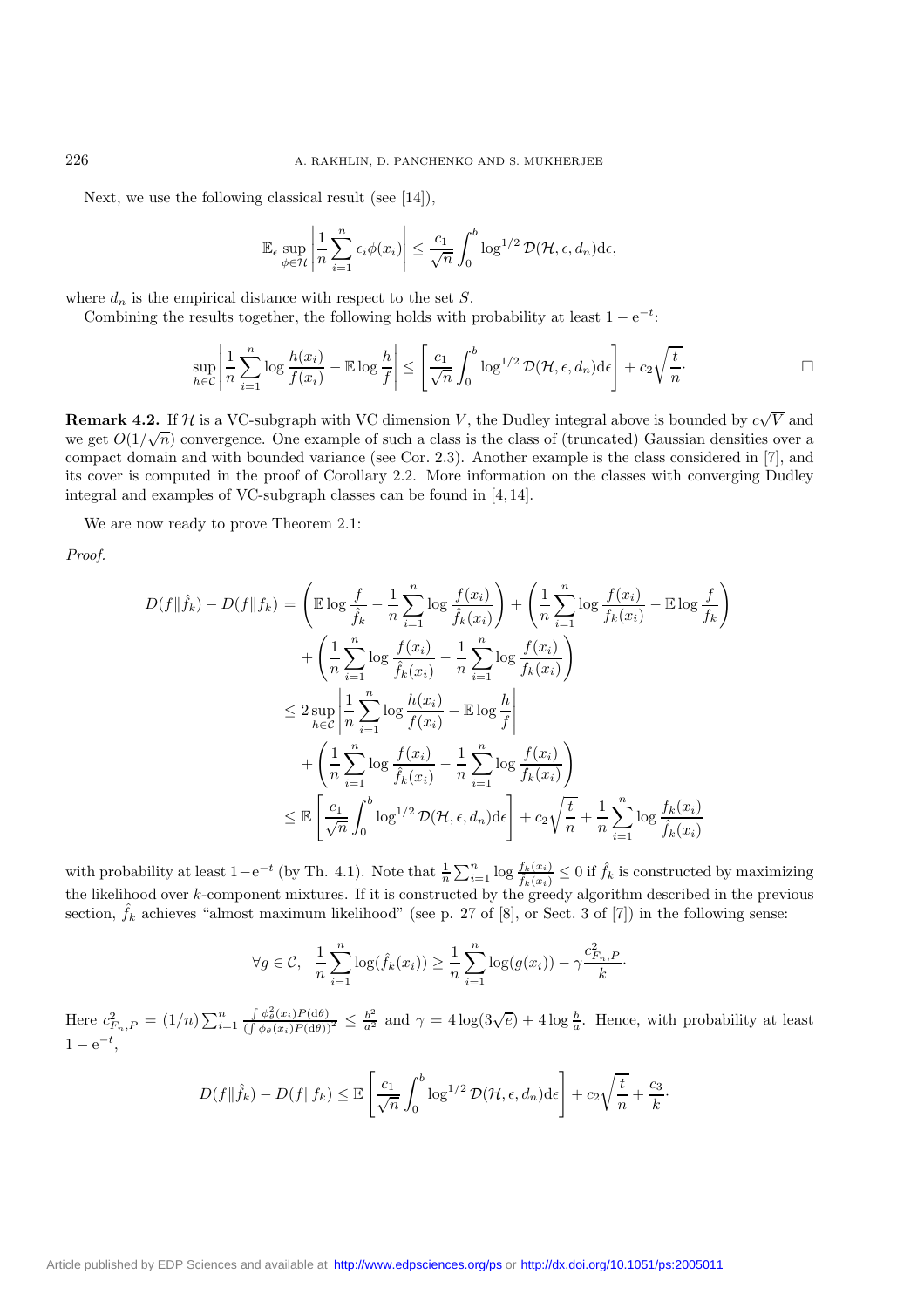We now write the overall error of estimating an unknown density  $f$  as the sum of approximation and estimation errors. The former is bounded by (1) and the latter is bounded as above. Note again that  $c_{f,P}^2$  and  $\gamma$  in the approximation bound (1) are bounded above by constants which depend only on  $a$  and  $b$ . Therefore, with probability at least  $1 - e^{-t}$ ,

$$
D(f||\hat{f}_k) - D(f||\mathcal{C}) = (D(f||f_k) - D(f||\mathcal{C})) + (D(f||\hat{f}_k) - D(f||f_k))
$$
  

$$
\leq \frac{c}{k} + \left[\frac{c_1}{\sqrt{n}} \int_0^b \log^{1/2} \mathcal{D}(\mathcal{H}, \epsilon, d_n) d\epsilon\right] + c_2 \sqrt{\frac{t}{n}}.
$$
 (6)

Finally, we rewrite the above probabilistic statement as a statement in terms of expectations. Let  $\zeta = \frac{c}{k} + \zeta$  $\mathbb{E}\left[\frac{c_1}{\sqrt{n}}\int_0^b \log^{1/2} \mathcal{D}(\mathcal{H}, \epsilon, d_n) d\epsilon\right]$  and  $\xi = D(f||\hat{f}_k) - D(f||\mathcal{C})$ . We have shown that  $\mathbb{P}\left(\xi \geq \zeta + c_2\sqrt{\frac{t}{n}}\right) \leq e^{-t}$ . Since  $\xi \geq 0$ ,

$$
\mathbb{E}[\xi] = \int_0^{\zeta} \mathbb{P}(\xi > u) du + \int_{\zeta}^{\infty} \mathbb{P}(\xi > u) du \le \zeta + \int_0^{\infty} \mathbb{P}(\xi > u + \zeta) du.
$$

Now set  $u = c_2 \sqrt{\frac{t}{n}}$ . Then  $t = c_3 n u^2$  and  $E[\xi] \le \zeta + \int_0^\infty e^{-c_3 n u^2} du \le \zeta + \frac{c}{\sqrt{n}}$ . Hence,

$$
E\left[D(f\|\hat{f}_k)\right] - D(f\|\mathcal{C}) \leq \frac{c_1}{k} + \mathbb{E}\left[\frac{c_2}{\sqrt{n}}\int_0^b \log^{1/2} \mathcal{D}(\mathcal{H}, \epsilon, d_n) d\epsilon\right].
$$

**Remark 4.3.** Inequality (6) is much stronger than the result of Theorem 2.1 because it reveals the tail behavior of  $D(f||\hat{f}_k) - D(f||\mathcal{C})$ . Nevertheless, to be able to compare our results to those of Li and Barron, we present our results in terms of expectations.

**Remark 4.4.** In the actual proof of the bounds, Li and Barron [7,8] use a specific sequence of  $\alpha_i$  for the finite combinations. The authors take  $\alpha_1 = 1$ ,  $\alpha_2 = \frac{1}{2}$ , and  $\alpha_k = \frac{2}{k}$  for  $k \ge 2$ . It can be shown that in this case

$$
f_k = \frac{2}{k(k-1)} \left( \frac{1}{2} \phi_1 + \frac{1}{2} \phi_2 + \sum_{m=3}^k (m-1) \phi_m \right),
$$

so the later choices have more weight.

We now prove Corollary 2.2:

*Proof.* Since we consider bounded densities  $a \leq \phi_{\theta} \leq b$ , condition (4) implies that

$$
\forall x, \ \log\left(\frac{\phi_\theta(x)-\phi_{\theta'}(x)}{b}+1\right)\leq B|\theta-\theta'|_{L_1}.
$$

This allows us to bound  $L_{\infty}$  distances between functions in H in terms of the  $L_1$  distances between the corresponding parameters. Since  $\Theta$  is a d-dimensional cube of side-length A, we can cover  $\Theta$  by  $\left(\frac{A}{\delta}\right)^d$  "balls" of  $L_1$ -radius  $d_2$ . This cover induces a cover of  $H$ . For any  $f_\theta$  there exists an element of the cover  $f_{\theta'}$ , so that

$$
d_n(f_{\theta}, f_{\theta'}) \le |f_{\theta} - f_{\theta'}|_{\infty} \le b e^{B \frac{d\delta}{2}} - b = \epsilon
$$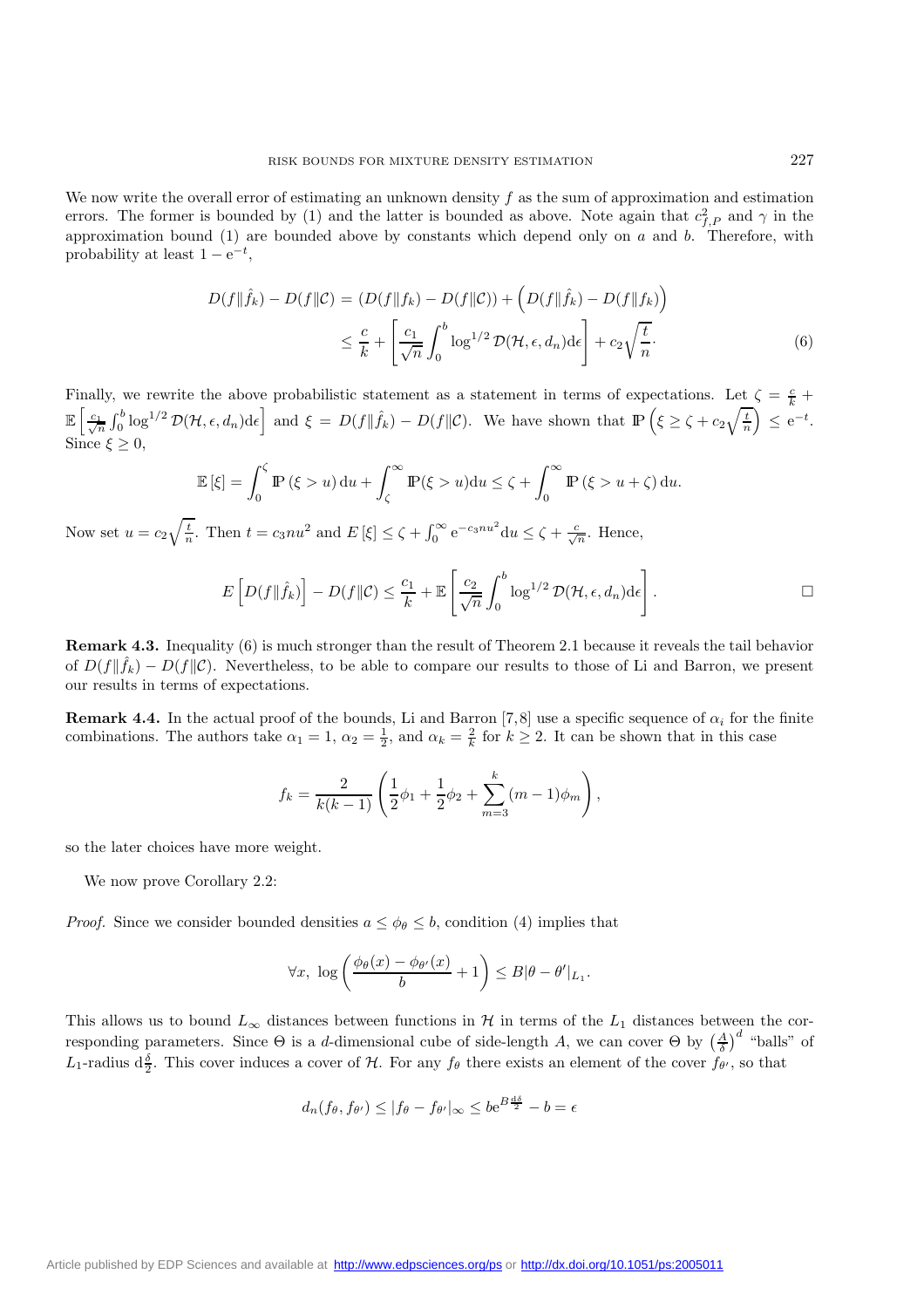Therefore,  $\delta = \frac{2 \log(\frac{\epsilon}{b} + 1)}{Bd}$  and the cardinality of the cover is  $(\frac{A}{\delta})^d = \left(\frac{ABd}{2 \log(\frac{\epsilon}{b} + 1)}\right)$  $\Big)^d$ . Hence,

$$
\int_0^b \log^{1/2} \mathcal{D}(\mathcal{H}, \epsilon, d_n) d\epsilon = \int_0^b \sqrt{d \log \frac{A B d}{2 \log \left(\frac{\epsilon}{b} + 1\right)}} d\epsilon.
$$

A straightforward calculation shows that the integral above converges.  $\Box$ 

By creating a simple net over the class  $\mathcal F$  in Corollary 2.3, one can easily show that  $\mathcal F$  has a finite cover  $\mathcal{D}(\mathcal{F}, \epsilon, d_n) = \frac{K}{\epsilon^2}$ , for some constant K. Corollary 2.3 follows.

## 5. Appendix A

We will denote  $f_i = f(x_i)$ . Let  $\epsilon_1, \ldots, \epsilon_n$  be i.i.d. Rademacher random variables, *i.e.*  $Pr(\epsilon_i = -1) = Pr(\epsilon_i = -1)$  $+1$ ) = 1/2. The following inequality can be found in [6], Theorem 4.12.

**Lemma A.1** (6) Comparison inequality for Rademacher processes). If  $\phi_i : \mathbb{R} \to \mathbb{R}$  ( $i = 1, ..., n$ ) are contractions  $(\phi_i(0) = 0 \text{ and } |\phi_i(s) - \phi_i(t)| \leq |s - t|)$ , then

$$
\mathbb{E}_{\epsilon} \sup_{f \in \mathcal{F}} \left| \sum_{i=1}^{n} \epsilon_{i} \phi_{i}(f_{i}) \right| \leq 2 \mathbb{E}_{\epsilon} \sup_{f \in \mathcal{F}} \left| \sum_{i=1}^{n} \epsilon_{i} f_{i} \right|.
$$

**Lemma A.2** (14) Symmetrization). *Consider the following processes:* 

$$
Z(x) = \sup_{f \in \mathcal{F}} \left| \mathbb{E} f - \frac{1}{n} \sum_{i=1}^{n} f(x_i) \right|, \quad R(x) = \sup_{f \in \mathcal{F}} \left| \frac{1}{n} \sum_{i=1}^{n} \epsilon_i f(x_i) \right|.
$$

*Then*

$$
\mathbb{E}Z(x) \le 2\mathbb{E}R(x).
$$

*The quantity*  $\mathbb{E}R(x)$  *is called the Rademacher average of*  $\mathcal{F}$ *.* 

**Lemma A.3** [9] McDiarmid's inequality). Let  $x_1, \ldots, x_n, x'_1, \ldots, x'_n \in \Omega$  be *i.i.d. random variables and let* Z:  $\Omega^n \to \mathbb{R}$  *such that* 

$$
\forall x_1, \ldots, x_n, x'_1, \ldots, x'_n \quad |Z(x_1, \ldots, x_n) - Z(x_1, \ldots, x_{i-1}, x'_i, x_{i+1}, x_n)| \leq c_i,
$$

*then*

$$
\mathbb{P}\left(Z - \mathbb{E}Z > \epsilon\right) \le \exp\left(-\frac{\epsilon^2}{2\sum_{i=1}^n c_i^2}\right).
$$

*Acknowledgements*. We would like to thank Shahar Mendelson, Joel Zinn, Andrew Barron, and Eric Kolaczyk for useful discussions.

## **REFERENCES**

- [1] A.R. Barron, Universal approximation bounds for superpositions of a sigmoidal function. IEEE Trans. Inform. Theory **39** (1993) 930–945.
- [2] A.R. Barron, Approximation and estimation bounds for artificial neural networks. Machine Learning **14** (1994) 115–133.
- [3] L. Birg´e and P. Massart, Rates of convergence for minimum contrast estimators. Probab. Theory Related Fields **97** (1993) 113–150.
- [4] R.M. Dudley, Uniform Central Limit Theorems. Cambridge University Press (1999).